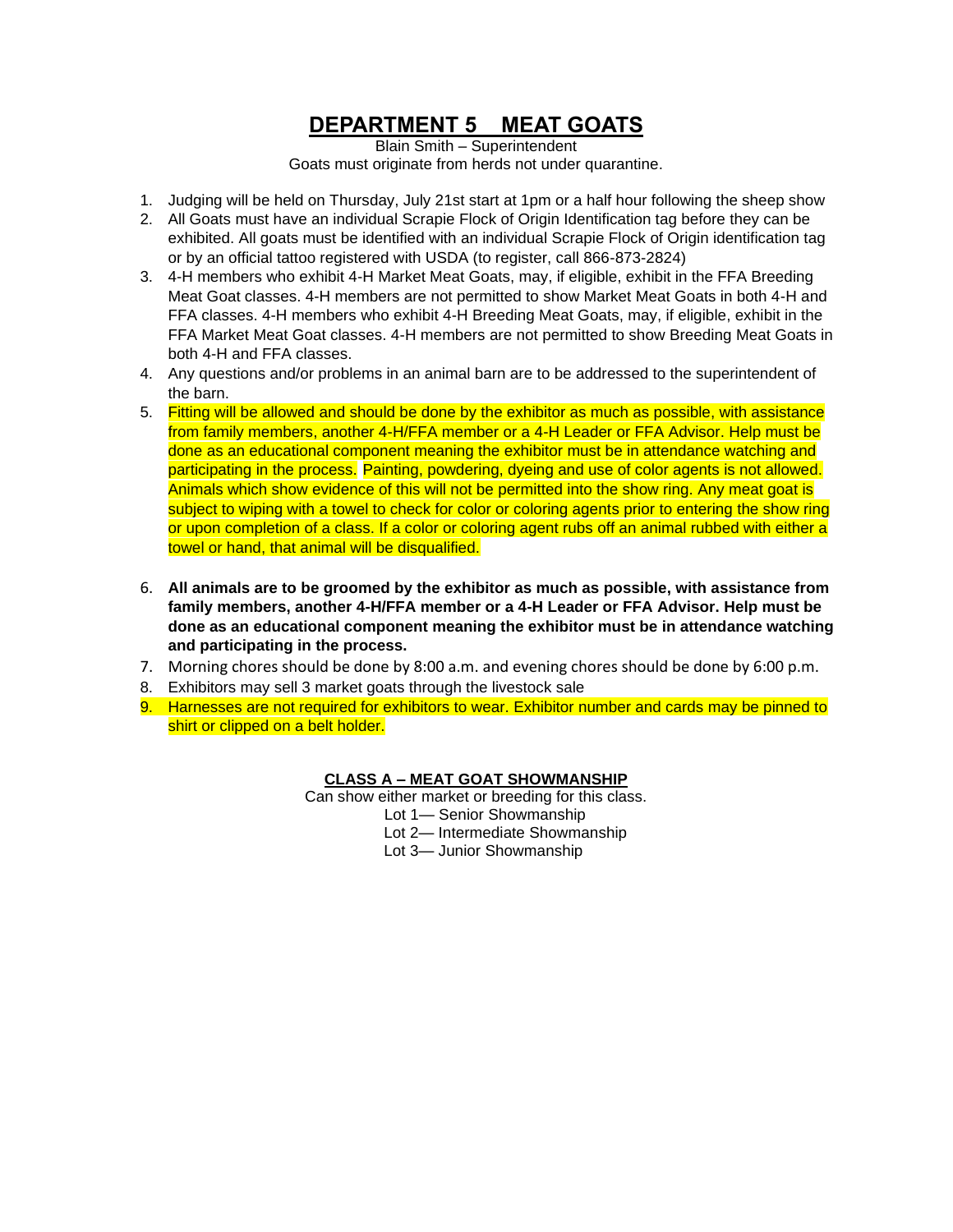### **CLASS B – MARKET MEAT GOAT**

- 1. No full body shaving on fairgrounds.
- 2. Market goats must be full body shaved
- 3. Fitting will be allowed and should be done by the exhibitor as much as possible, with assistance from family members, another 4-H/FFA member or a 4-H Leader or FFA Advisor. Help must be done as an educational component meaning the exhibitor must be in attendance watching and participating in the process. Painting, powdering, dyeing and use of color agents is not allowed. Animals which show evidence of this will not be permitted into the show ring. Any meat goat is subject to wiping with a towel to check for color or coloring agents prior to entering the show ring or upon completion of a class. If a color or coloring agent rubs off an animal rubbed with either a towel or hand, that animal will be disqualified.
- 4. All Goats must have an individual Scrapie Flock of Origin Identification tag before they can be exhibited. All goats must be identified with an individual Scrapie Flock of Origin identification tag or by an official tattoo registered with USDA (to register, call 866-873-2824)
- 5. Must be shown with choker chains, nylon or leather strap, or halter
- 6. You cannot show breeding goats as market and as breeding, one or the other.
- 7. Market goats must be Identified as market by July 2<sup>nd</sup>
- 8. All goats shown in this class must be does or wethers. No intact males.
- 9. Goats must be in milk teeth (less than a year)
- 10. Goats must weigh 50 lbs. or will automatically receive a red
- 11. Exhibitor has the choice of which class they show in if it is a market dairy crossbred. If dispute arises, the superintendent has final say in placement

Lot 1 – Individuals (can show two)

Lot 2—Pen of 2

#### **Grand Champion Market Meat Goat Reserve Grand Champion Market Meat Goat**

#### **Grand Champion Pen of 2 Market Meat Goat Reserve Grand Champion Pen of 2 Market Meat Goat**

# **CLASS C – BREEDING MEAT GOAT**

## **An Exhibitor may NOT have more than 2 entries per lot**

- 1. Must be shown with choker chain, Nylon or Leather Strap, or halter
- 2. Cannot be shown as breeding and market
- 3. Kids must be under 8 weeks and broke to lead Nanny and kid class
- 4. Bucks must be born after August 1<sup>st</sup>, 2021

Lot  $1 - 0 - 6$  months Lot  $5 - 36$  Months & Over Lot  $3 - 12 - 24$  Months Lot  $4 - 24 - 36$  Months

Lot 2 – 6-12 months Lot 6 – Nanny & Kid (8 weeks & under)

#### **Buck Classes**

Lot 1 0-3 Months Lot 2 3-6 Months Lot 3 6-12 Months

**Grand Champion Breeding Goat Reserve Grand Champion Breeding Goat**